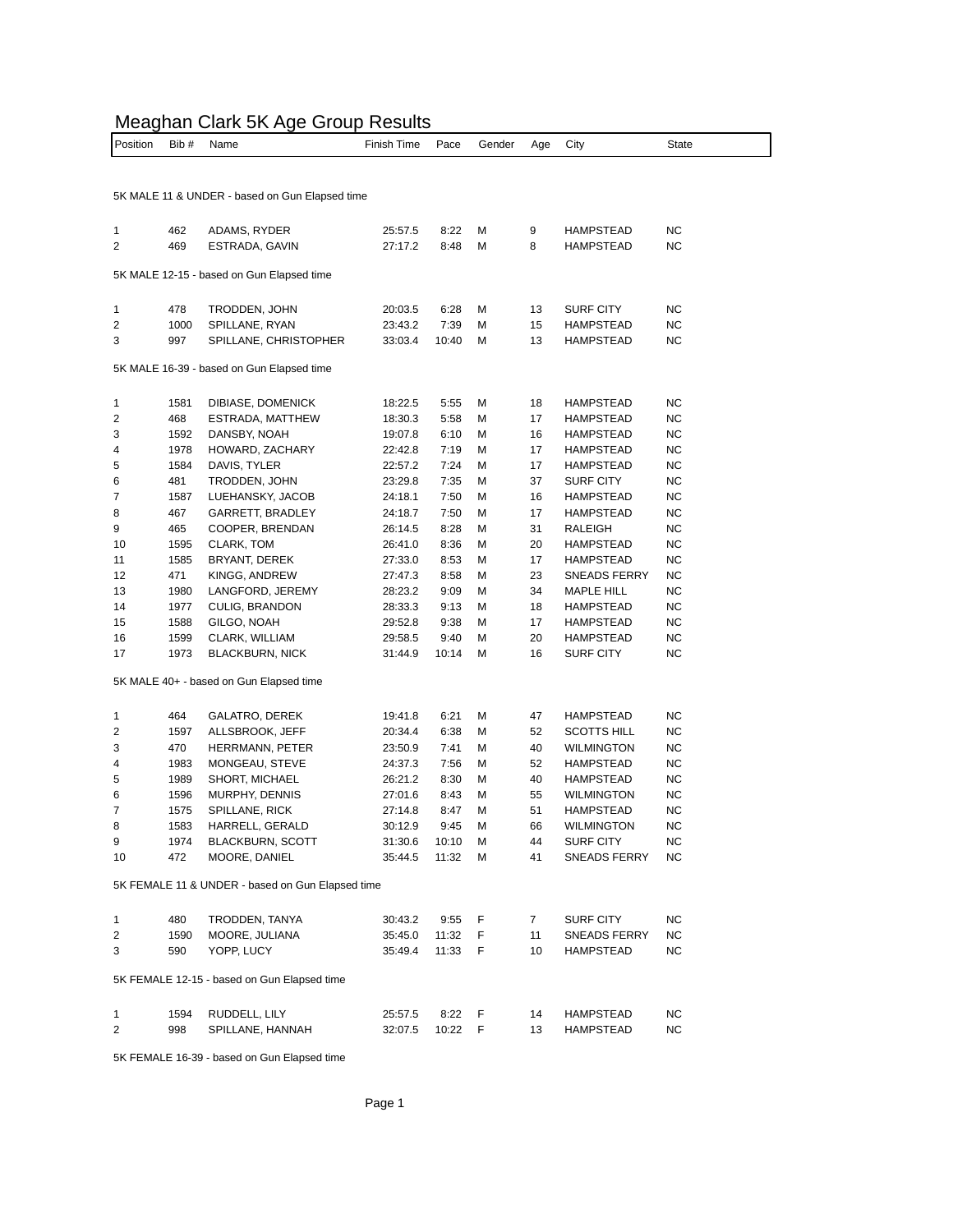## Meaghan Clark 5K Age Group Results

| Position                                  | Bib # | Name                   | Finish Time | Pace  | Gender       | Age | City              | State          |
|-------------------------------------------|-------|------------------------|-------------|-------|--------------|-----|-------------------|----------------|
|                                           |       |                        |             |       |              |     |                   |                |
| 1                                         | 1576  | <b>ICKES, MARIA</b>    | 21:45.8     | 7:01  | F            | 17  | <b>HAMPSTEAD</b>  | N <sub>C</sub> |
| 2                                         | 1598  | MARCUM, LUCY           | 22:34.2     | 7:17  | F            | 17  | <b>HAMPSTEAD</b>  | <b>NC</b>      |
| 3                                         | 1578  | <b>MEDLIN, RACHEL</b>  | 23:51.7     | 7:42  | F            | 17  | <b>HAMPSTEAD</b>  | <b>NC</b>      |
| 4                                         | 1577  | WIERSE, MCKENZIE       | 23:55.2     | 7:43  | F            | 17  | <b>WILMINGTON</b> | <b>NC</b>      |
| 5                                         | 1582  | PORTER, KARA           | 25:01.2     | 8:04  | F            | 16  | <b>WILMINGTON</b> | <b>NC</b>      |
| 6                                         | 1979  | LANGFORD, CHANTELLE    | 28:21.2     | 9:09  | F            | 34  | <b>MAPLE HILL</b> | <b>NC</b>      |
| 7                                         | 479   | TRODDEN, CLAUDIA       | 30:43.2     | 9:55  | F            | 37  | <b>SURF CITY</b>  | <b>NC</b>      |
| 8                                         | 1579  | LI, XUEYANG            | 33:27.6     | 10:47 | F            | 16  | <b>HAMPSTEAD</b>  | <b>NC</b>      |
| 9                                         | 1580  | ATHANES, STEPHANIE     | 33:28.4     | 10:48 | F            | 17  | <b>WILMINGTON</b> | <b>NC</b>      |
| 10                                        | 466   | DEMETRIOUS, CAITLYN    | 34:04.8     | 10:59 | F            | 20  | <b>HAMPSTEAD</b>  | <b>NC</b>      |
| 11                                        | 999   | SPILLANE, ASHLEY       | 34:46.0     | 11:13 | F            | 17  | <b>HAMPSTEAD</b>  | <b>NC</b>      |
| 12                                        | 1591  | RUDDELL, CHLOE         | 35:09.6     | 11:20 | F            | 17  | <b>HAMPSTEAD</b>  | <b>NC</b>      |
| 13                                        | 29    | VARA, SAMANTHA         | 35:09.9     | 11:20 | F            | 17  | HAMPSTEAD         | <b>NC</b>      |
| 14                                        | 1666  | ANDREWS, ELIZABETH     | 35:10.1     | 11:21 | F            | 18  | <b>HAMPSTEAD</b>  | <b>NC</b>      |
| 5K FEMALE 40+ - based on Gun Elapsed time |       |                        |             |       |              |     |                   |                |
| 1                                         | 1976  | COOPER, SARA           | 24:25.3     | 7:53  | $\mathsf{F}$ | 45  | <b>SURF CITY</b>  | N <sub>C</sub> |
| 2                                         | 1975  | CONNOLLY, ANGELA       | 25:50.9     | 8:20  | F            | 44  | HAMPSTEAD         | <b>NC</b>      |
| 3                                         | 463   | ADAMS, LEIGH           | 26:00.6     | 8:23  | F            | 41  | <b>HAMPSTEAD</b>  | <b>NC</b>      |
| 4                                         | 1593  | SNYDER, KIM            | 27:29.9     | 8:52  | F            | 50  | <b>SURF CITY</b>  | <b>NC</b>      |
| 5                                         | 1586  | MACVAUGH, REAGAN       | 28:48.1     | 9:17  | F            | 52  | <b>HAMPSTEAD</b>  | <b>NC</b>      |
| 6                                         | 1985  | SALEMI, LUANNA         | 35:16.2     | 11:23 | F            | 57  | <b>HAMPSTEAD</b>  | <b>NC</b>      |
| 7                                         | 1984  | RIDER-YOPP, REBECCA    | 36:01.5     | 11:37 | F            | 41  | <b>HAMPSTEAD</b>  | <b>NC</b>      |
| 8                                         | 1986  | <b>SCHIRICK, SUSAN</b> | 36:09.3     | 11:40 | F            | 57  | LELAND            | <b>NC</b>      |
| 9                                         | 2000  | UMBAUGH, SUZANNE       | 36:09.5     | 11:40 | F            | 49  | <b>WILMINGTON</b> | <b>NC</b>      |